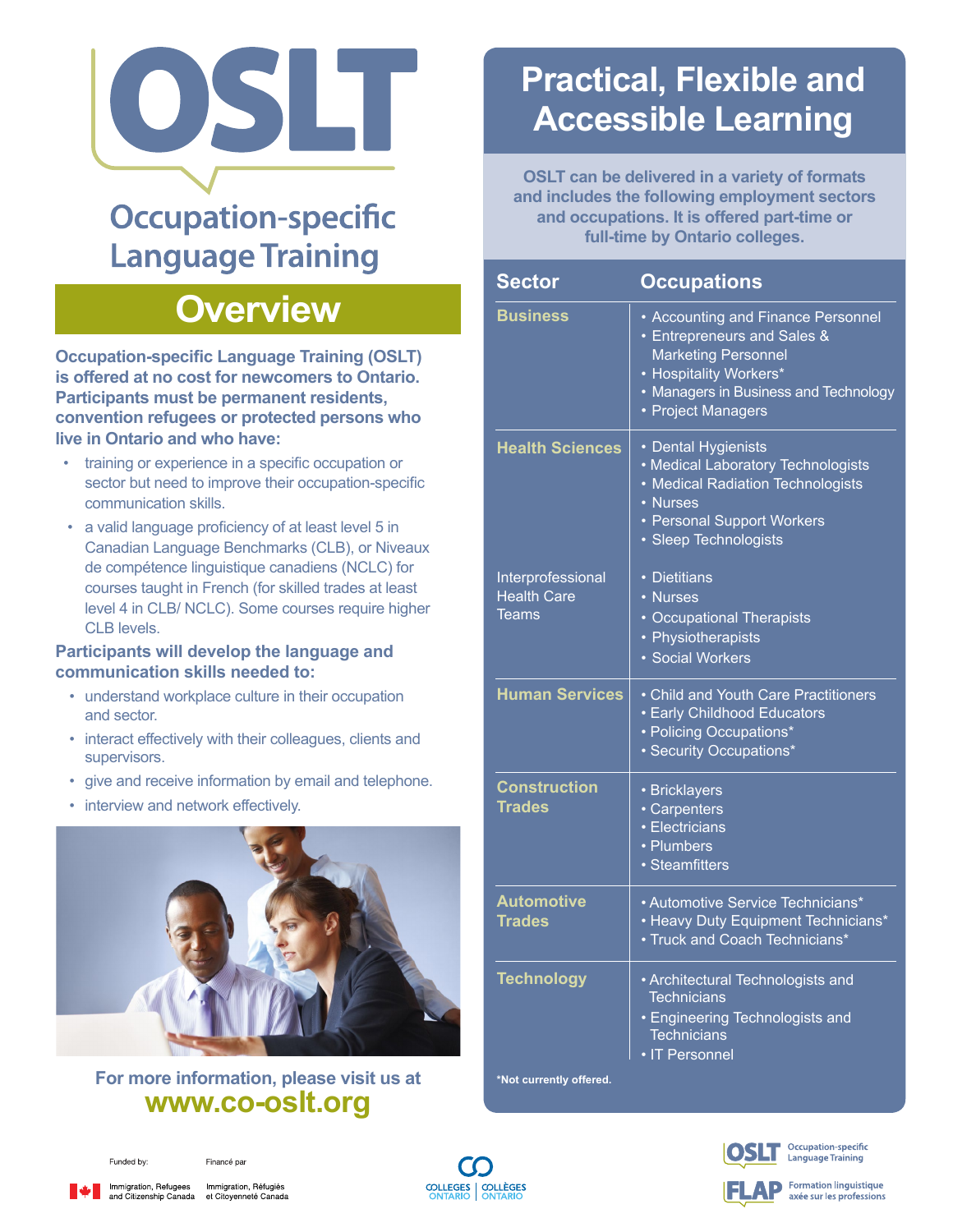

### **Features innovative curriculum designed by content and language experts**

- Language experts worked with occupational content experts to develop the workplace-oriented OSLT curriculum for priority occupations and industry sectors.
- The OSLT curriculum uses a common framework to address sector, occupation and socio-cultural communication skills in a consistent way.

### **Builds a practical understanding of workplace culture**

- Participants develop a strong understanding of typical workplace communication and socio-cultural dimensions within their sector and occupation in Ontario.
- Participants learn to interact effectively and communicate clearly with clients, colleagues and supervisors within their workplace culture.

#### **Provides supports to help newcomers connect to the local labour market**

- College partnerships with local employers and industry associations help participants connect with the local labour market through job fairs and networking events.
- Colleges offer career-planning assistance, and provide participants with referrals and connections to employment-related resources at the college and in the community.

### **Delivered in a variety of formats at Ontario colleges**

- Full-time and part-time Workplace Communications Skills courses using the OSLT Curriculum are offered by Ontario colleges.
- Courses are offered in classroom-based or online formats. Classroom-based courses may be delivered in person, virtually or a combination of both, and they are 140 or 180 hours. Online offerings are 40 hours.
- All courses are delivered by qualified college language instructors.
- Most courses are offered in English (OSLT); some are also offered in French as FLAP (Formation linguistique axée sur les professions).
- A network of college coordinators can help participants find the right OSLT course for them.

#### **Positions newcomers for success and supports Ontario's economy**

- OSLT meets the career communication needs of newcomers and positions them for employment or further education in their field.
- OSLT provides links to the local labour market to help newcomers find and maintain work commensurate with their skills and experience in their occupation.
- OSLT meets Ontario's skilled labour needs by helping newcomers integrate into the workforce.

*Ontario's 24 colleges support the lifelong learning and training needs of community members at over 100 campuses across the province. Colleges are a visible first point of entry for newcomers looking for information on pathways to employment, credentials and skills assessment, language training, upgrading of skills and knowledge, and post-secondary education and training.*

#### Funded by:

Financé par



Immigration, Refugees Immigration, Réfugiés<br>and Citizenship Canada et Citoyenneté Canada

#### **<www.co-oslt.org>**